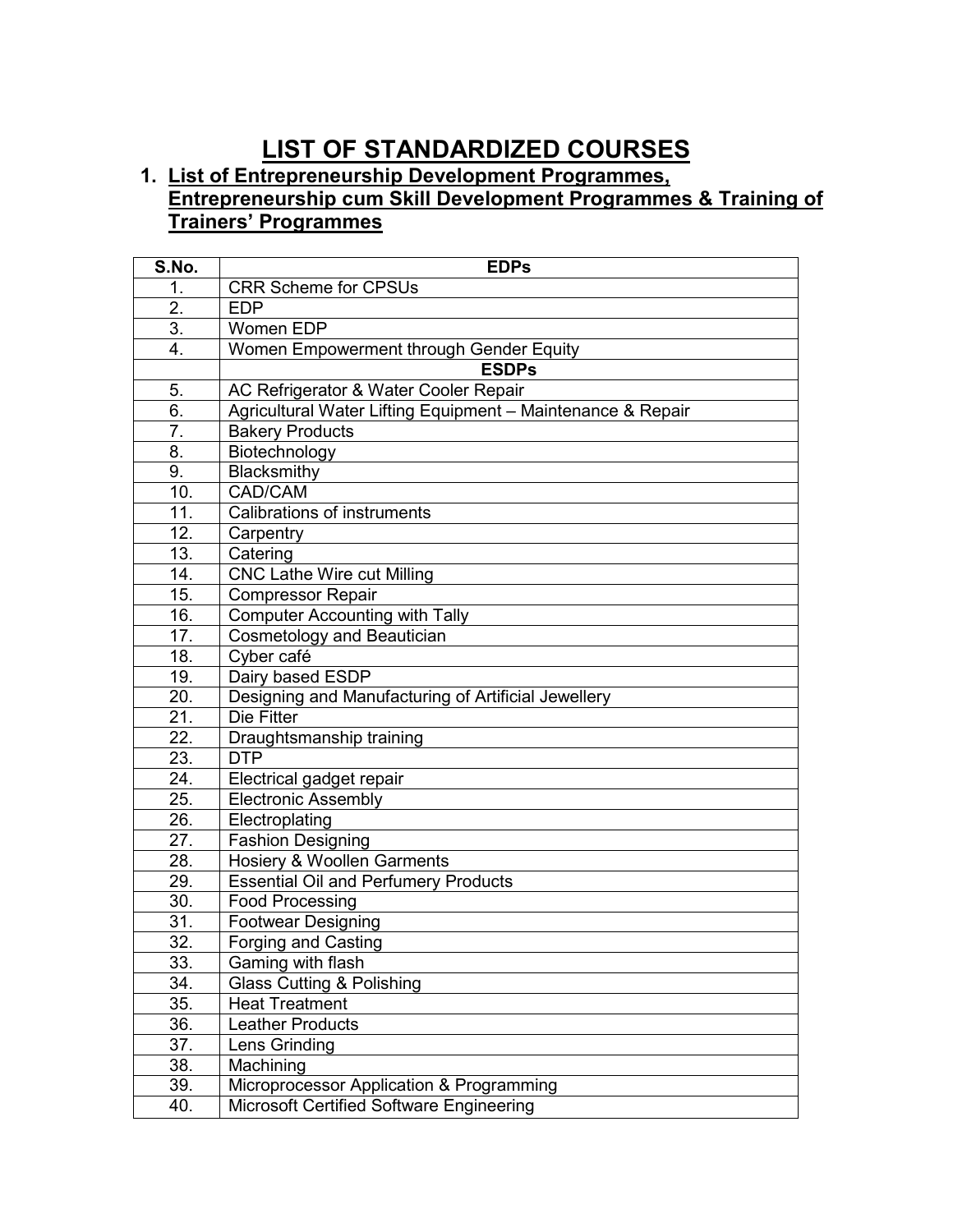| 41. | <b>Mobile Repairing</b>                                         |
|-----|-----------------------------------------------------------------|
| 42. | Motor & Transformer Rewinding                                   |
| 43. | Motor Winding & Pumpset Repair                                  |
| 44. | Mouldings & Pattern Making                                      |
| 45. | Multimedia                                                      |
| 46. | <b>Mushroom Cultivation</b>                                     |
| 47. | PCB Design                                                      |
| 48. | Photography and Photoshop                                       |
| 49. | <b>PLC Programming</b>                                          |
| 50. | <b>Plumbing and Sanitary Fittings</b>                           |
| 51. | <b>Retail Management</b>                                        |
| 52. | Screen Printing and Hand Painting on Glass                      |
| 53. | Soap and Detergents                                             |
| 54. | Sports Goods                                                    |
| 55. | <b>Steel Fabrication</b>                                        |
| 56. | T.V Repairing                                                   |
| 57. | <b>Testing of Chemicals</b>                                     |
| 58. | <b>Tool and Die Making</b>                                      |
| 59. | <b>Tour Operators</b>                                           |
| 60. | Two Wheeler Maintenance & Repair                                |
| 61. | Wax Candle and Chalk Crayons                                    |
| 62. | <b>Wireman Training</b>                                         |
| 63. | 2D                                                              |
| 64. | 3D                                                              |
| 65. | Adobe                                                           |
| 66. | Advance JAVA                                                    |
| 67. | <b>Autodesk Combustion</b>                                      |
| 68. | CC++ and OOPs                                                   |
| 69. | <b>Computer Hardware and Networking</b>                         |
| 70. | Core JAVA                                                       |
| 71. | Digital Photography & Videography                               |
| 72. | <b>Electronic Mechanic</b>                                      |
| 73. | <b>Engineering Drawing with CAD</b>                             |
| 74. | Finishing & Packing Supervisor                                  |
| 75. | <b>Fitter Fabrication</b>                                       |
| 76. | <b>Fitter Maintenance General</b>                               |
| 77. | Housekeeping & Hospitality                                      |
| 78. |                                                                 |
| 79. | <b>Interior Design</b><br>Landscape Design                      |
| 80. | <b>Linux Administration</b>                                     |
| 81. | MCP and CCNA                                                    |
| 82. | <b>Medical Transcription</b>                                    |
| 83. | MS Office and Internet                                          |
| 84. | <b>Multimedia and Animation</b>                                 |
| 85. | Net Programming                                                 |
| 86. | O Level (DOEACC)                                                |
| 87. | OOPs through JAVA                                               |
| 88. | Programming & Operation for Computerised Numerically Controlled |
|     |                                                                 |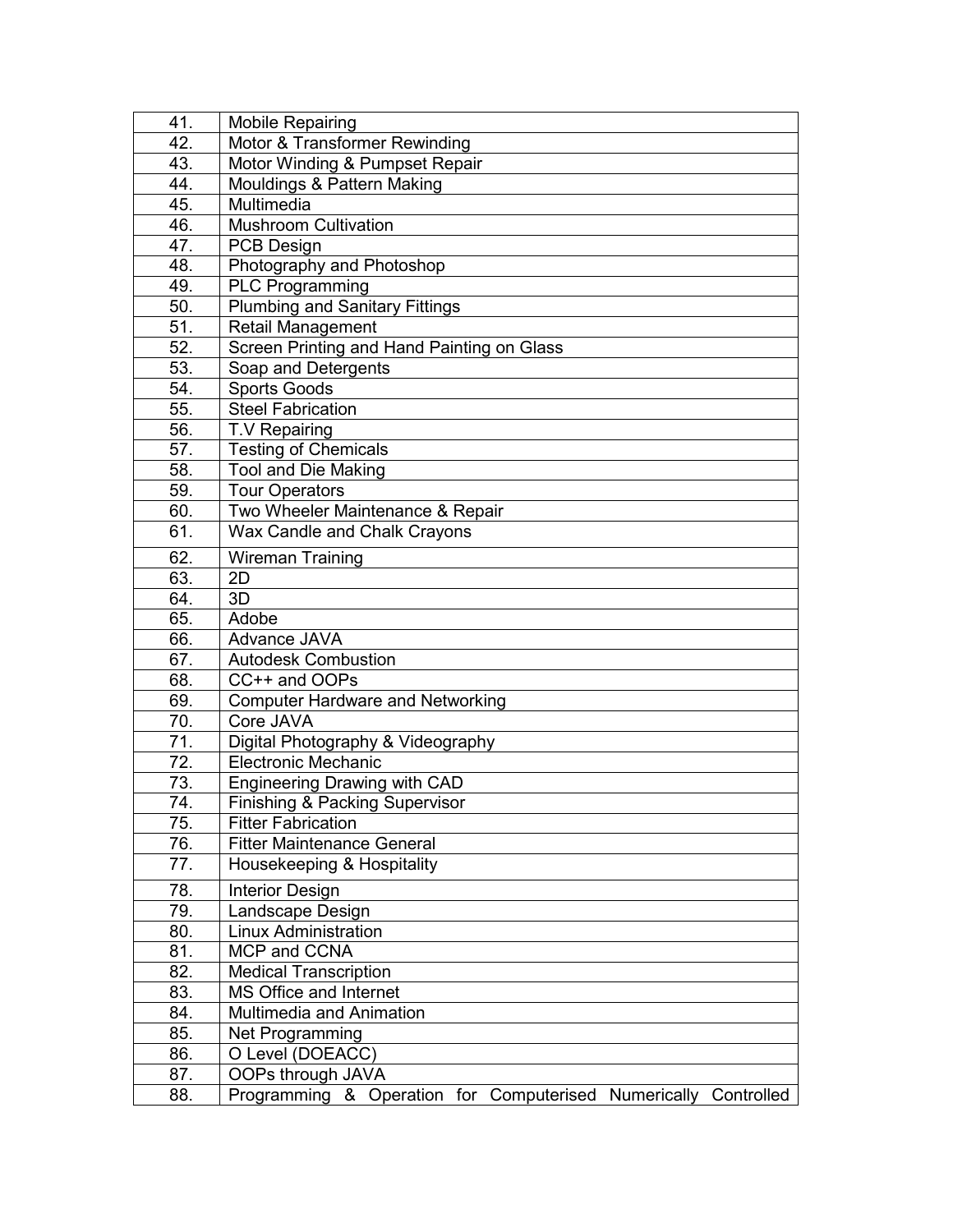|              | <b>Machines</b>                                                                                   |
|--------------|---------------------------------------------------------------------------------------------------|
| 89.          | Receptionist                                                                                      |
| 90.          | Routing Technology CCNA                                                                           |
| 91.          | <b>Security Guard</b>                                                                             |
| 92.          | <b>SQL Server Database Administration</b>                                                         |
| 93.          | <b>TIG/MIG Welding</b>                                                                            |
| 94.          | <b>Visual Effects</b>                                                                             |
| 95.          | <b>Web Designing</b>                                                                              |
| 96.          | <b>Basic Hydraulics</b>                                                                           |
| 97.          | <b>Basic Pneumatics</b>                                                                           |
| 98.          | <b>CAD with Pro Enginners</b>                                                                     |
| 99.          | Dot Net Technology                                                                                |
| 100.         | <b>Graphics Design</b>                                                                            |
| 101.         | <b>IT Tools and Applications</b>                                                                  |
| 102.         | <b>Maintenance Fitter</b>                                                                         |
| 103.         | <b>Material Testing</b>                                                                           |
| 104.         | <b>PC</b> Maintenance                                                                             |
| 105.         | Sheet Metal Worker                                                                                |
| 106.         | Welder                                                                                            |
| 107.         | <b>Auto Body Painting</b>                                                                         |
| 108.         | <b>Diesel Fuel Injection Technician</b>                                                           |
| 109.         | <b>Maintenance Battery</b>                                                                        |
| 110.         | Repair and Maintenance of PA and Audio                                                            |
| 111.         | Repair and Maintenance of Power supply, Inverter and UPS                                          |
| 112.         | Repair and Maintenance of Washing Machine and Microwave Oven                                      |
| 113.         | Repairing of Auto Air Conditioning                                                                |
| 114.         | Repair and Maintenance of Intercome System                                                        |
|              | <b>TRAINING OF TRAINORS</b>                                                                       |
| 115.         | Technology Infusion cum Skill Development Programme                                               |
| 116.         | TOT in Entrepreneurship & Skill Development in 2D Animation                                       |
| 117.         | <b>TOT in ESDP for Fashion Designing</b>                                                          |
| 118.         | Training of Trainers (EDP)                                                                        |
| 119.         | <b>Accreditation Programme for EM Trainers</b>                                                    |
|              | <b>MANAGEMENT DEVELOPMENT PROGRAMS</b><br>2.                                                      |
| 120.         | Advanced Skill for Effective Office & Change Management                                           |
| 121.         | Advanced Skills for Effective Executive Secretaries<br>and<br>Change                              |
| 122.         | Management                                                                                        |
|              | <b>Business Advisors' Training Programme</b>                                                      |
| 123.<br>124. | Business Development Plan for Micro & Small Enterprise<br>Capacity Building of Principals of ITIs |
| 125.         | Carbon Trading                                                                                    |
| 126.         | <b>Competency Building for Improved Performance</b>                                               |
| 127.         | Contemporary Human Resource Management Practices                                                  |
| 128.         | Cost Effectiveness in Economic Downturn                                                           |
| 129.         | <b>Delayed Payments to MSEs</b>                                                                   |
| 130.         | Executive Development Programme on Achievement Motivation Training                                |
| 131.         | Export Procedures, Documentation and Management                                                   |
| 132.         | <b>Extension Motivation Programme for Executives</b>                                              |
|              |                                                                                                   |